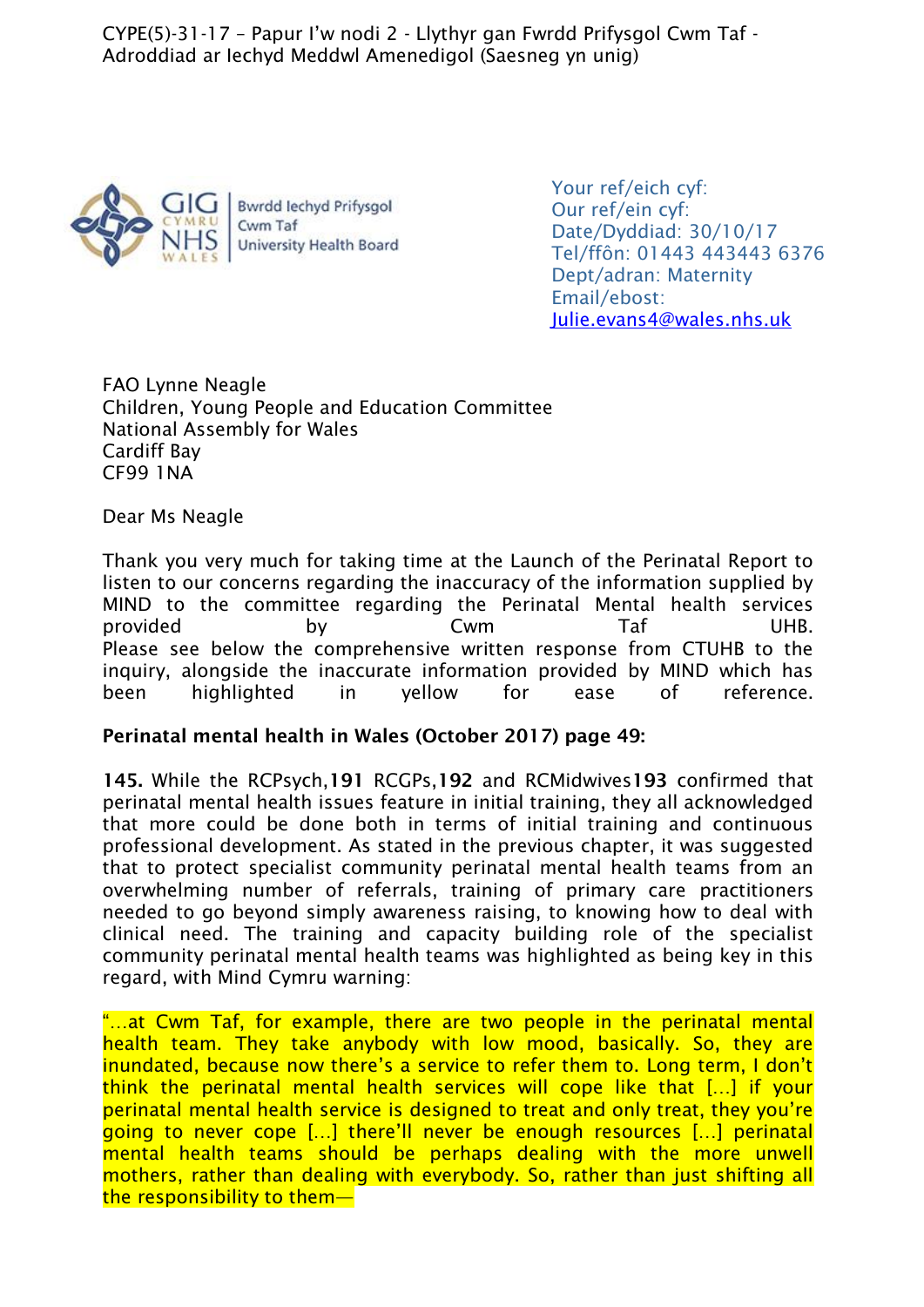# 1. "Cwm Taf, for example, there are two people in the perinatal mental health team"

| <b>Cwm Taf Perinatal team comprises of:</b> | <b>Band</b> | WTF |
|---------------------------------------------|-------------|-----|
| Specialist Mental Health Nurse              | 7           |     |
| Specialist Midwife                          | 7           |     |
| Clinical Psychologist (1 session)           | 8b          | 0.1 |
| Consultant Psychiatrist (1 session)         | N/A         | 0.1 |
| Middle Grade Dr 1 session                   | N/A         | 0.1 |
| <b>Admin Support</b>                        | 3           | 0.5 |

### 2. "They take anybody with low mood, basically. So, they are inundated",

" perinatal mental health teams should be perhaps dealing with the more unwell mothers, rather than dealing with everybody"

# **CTUHB referral criteria and process**

Referrals are accepted from any health professional working with women in the perinatal period (during pregnancy and up to one month postnatal). Six months after the introduction of the service the referral criteria post-natally was reviewed and changed from one year due to the volume of referrals and capacity of the Perinatal Service.

# **Referral Criteria**

- Women identified during pregnancy who have severe mental illness, bipolar affective disorder, psychosis, psychotic depression, schizophrenia, suicidal ideation
- Women with a severe form of depression, anxiety, obsessional compulsive disorder, phobias, post traumatic stress disorder, personality disorder, pregnancy related mental health problems
- Women identified during pregnancy who are at risk of a serious mental illness ( family history of bipolar disorder or severe child birth related mental illness i.e. puerperal psychosis
- Women with alcohol/substance misuse problems if there is an identified moderate to sever mental illness

**Return Address:**